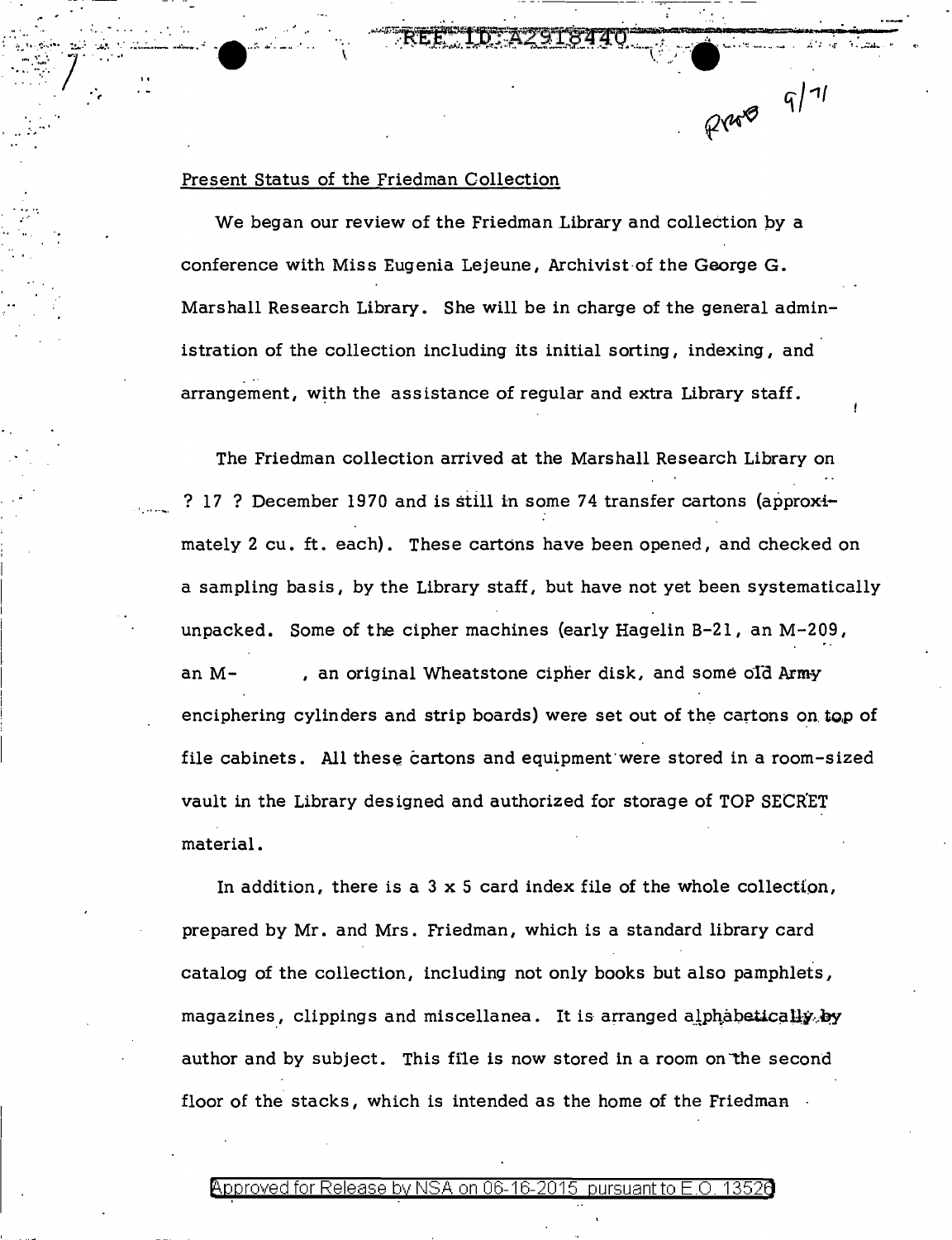collection, except for any classified or limited-access material which would remain in the vault.

There is another file of 5 x 8 cards, known as the analytical file, presently placed in the vault, which was prepared by Mr. and Mrs. Friedman and later by Mrs. Friedman alone right up to the time the collection was moved to Lexington. It is arranged alphabetically by proper name (except for the latest cards which have not yet been interleaved into the file). The cards are keyed to the books and other items of the collection by numbers assigned sequentially (probably roughly in order of accession) up to about 2000. This is called the analytical file because the cards contain annotations, varying in length from a few lines to occasionally several cards, giving an analysis of the content, scope, or reliability of the book or item and usually including some cross-references.

The only other item in the collection is a 4-drawer 3-way combination lock safe, the material in which was not available for survey because only Mrs. Friedman has the combination.

## Assessment of the Friedman Collection

It was clear, because of the shortness of time available for our study, that we could not hope to examine everything in the collection. Our best procedure was some kind of discriminative sampling which might lead us to those items more likely than others to show up classified or codeword material. For such a procedure the analytical card file was a most useful, and available, key.

2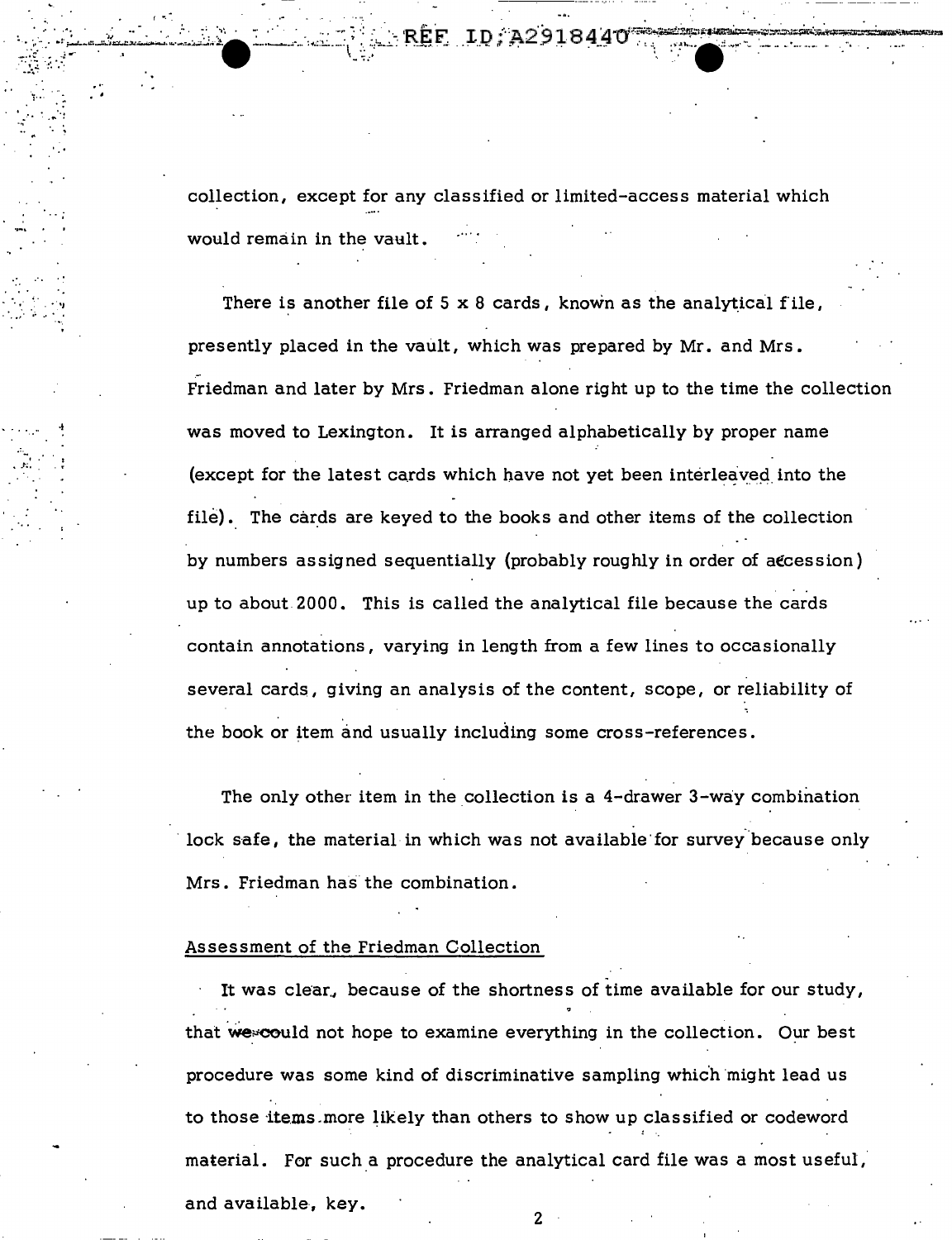Since this collection represents Mr. Friedman's catholic interest in anything cryptologic, there were fortunately large blocks of material which we could with reasonable assurance disregard as having a very slight chance of revealing any classified material. Such blocks or material related to the Voyinch MS, the Shakespearean ciphers, the Mayan hieroglyphs, the Casanovan studies and the historical material on cryptography in Renaissance Europe, in the American Revolution, the Civil War, and World War I, as well as most open publications on cryptology, either fictional or technical.

Our method, then, was to work systematically through the analytical card file, ignoring the large categories outlined above and searching out those which seemed more significant for our purposes (e.g., ENIGMA, Hagelin, ASA, AFSA, etc.). By using the accession numbers on these cards in conjunction with an index list of the contents of the cartons by accession number, we could locate the carton containing the material to be examined more closely.

In this way we ran down a dozen or so main categories, but in no case did we find anything bearing a classification higher than RESTRICTED, anything which seemed to have had a classification removed or obliterated, or anything which a quick scanning suggested should have been classified. (See Appendix). The only document found marked SECRET was a vitriolic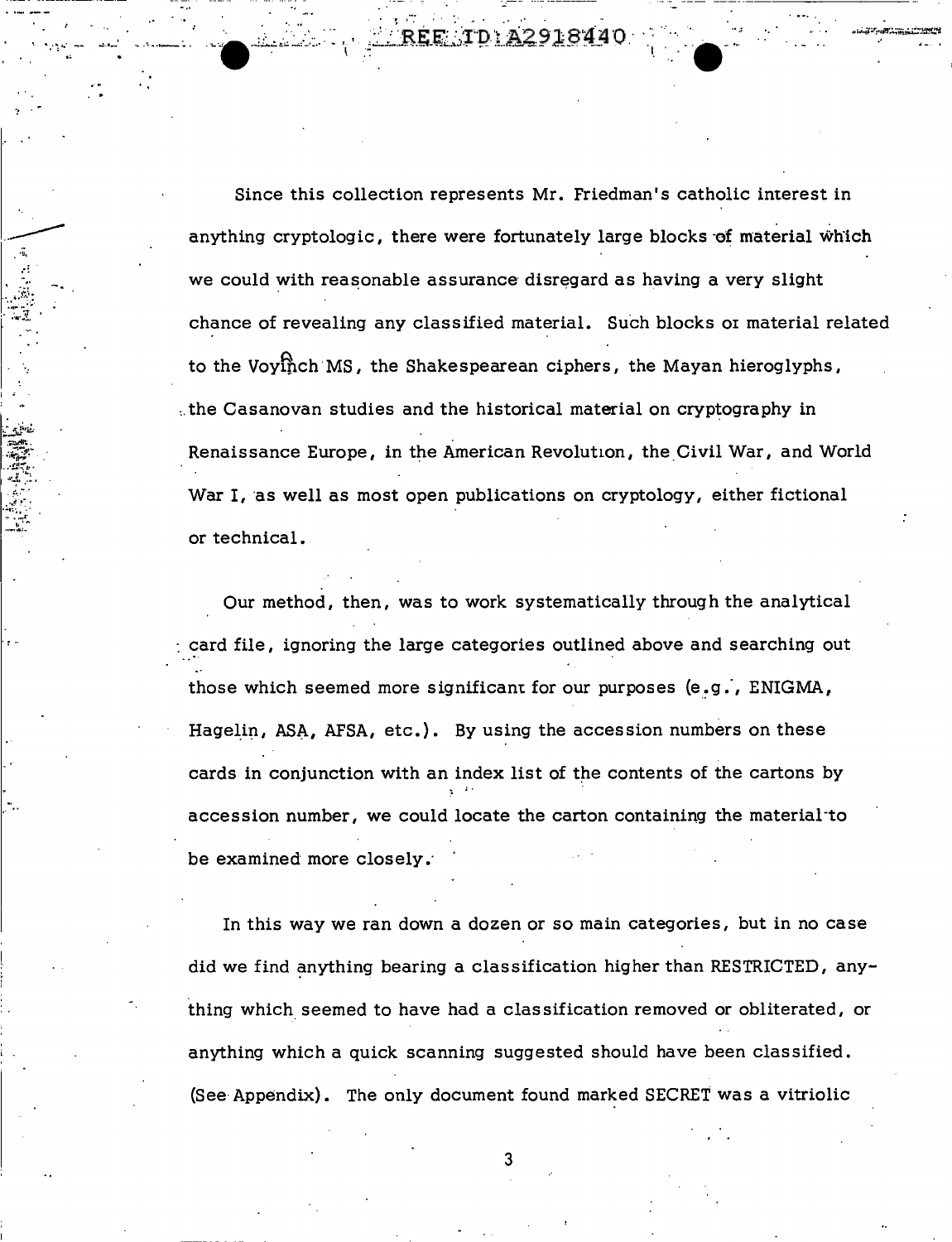: ...

review of David Kahn's The Codebreakers in the analytical file, which seemed to deserve that classification, not on an official basis, but only on a personal basis •

Notice should be taken of the fact that, although all the Hagelin cards in the analytical file were checked, no file of correspondence between Mr. Friedman and Hagelin was found. Such files of correspondence, with others, do occur in the cards and in the collection, but not for Hagelin . This seemed strange. It is possible that the Hagelin correspondence is in the locked safe, but this is mere conjecture.

## Conclusions

'. '~ ··~.

" ·- ....

 $\mathcal{L}^{\text{max}}$ 

'•. ·' ... -· . ... · .... ;• . .' ,;, :. ~-  $\mathbb{R} \times \mathbb{R}$ 

*. :·* 

On the basis of our selective sampling we conclude that there is no great danger ot classified material, marked or unmarked, being found in the Friedman collection. We found no evidence of codeword material. If there is any requirement to protect some material by limiting access, the physical security arrangements are available and seem adequate. We a were informed that some of the staff are cleared for TOP SECRET and also that prospective users of any classified material would need to be cleared by regular DOD procedures.

There should be time for further, more thorough review of the Friedman collection before it is open for study. Miss Lejeune estimates it will take at least three months to unpack, sort, check and complete cataloging

4